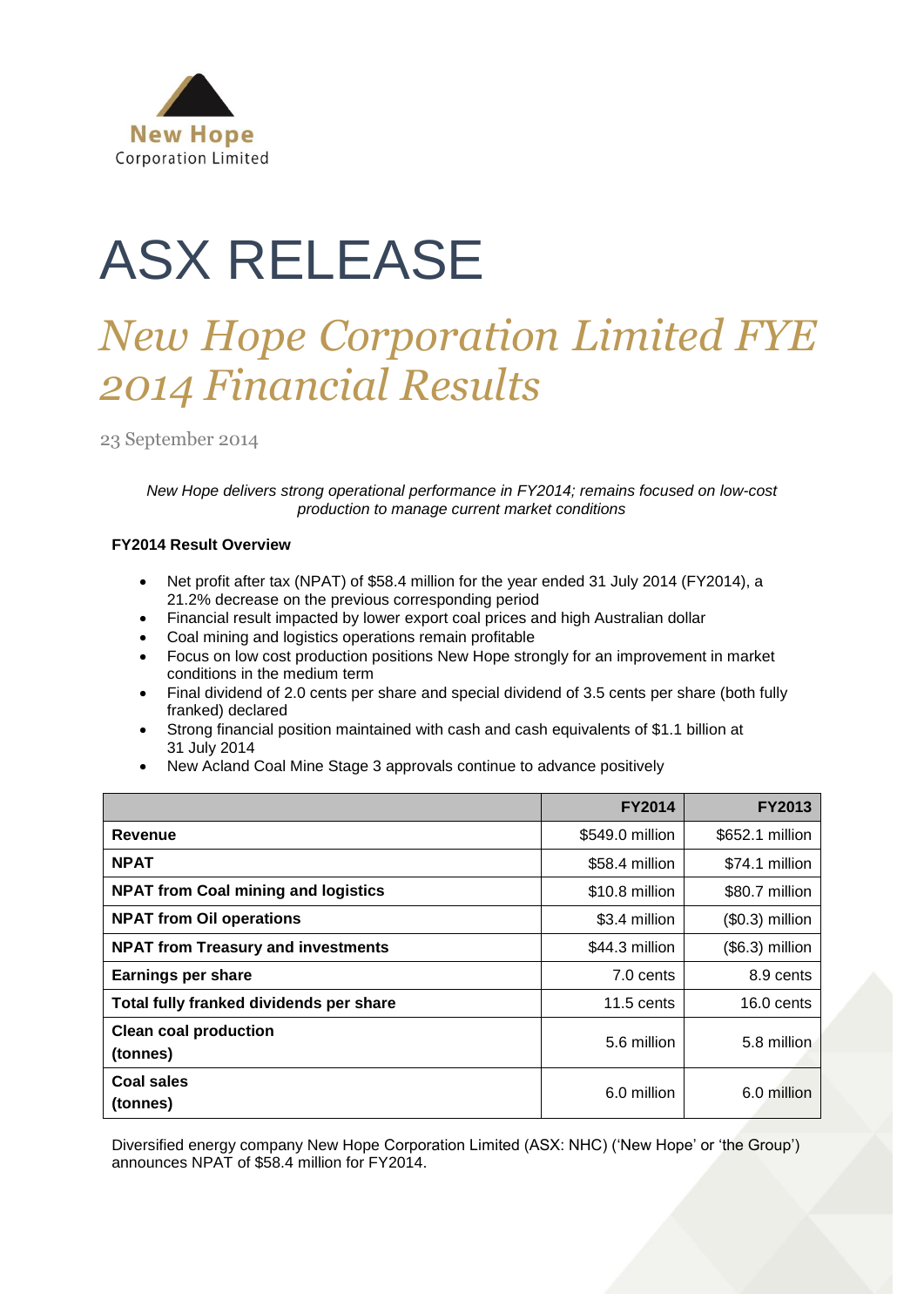The financial result was achieved against a backdrop of ongoing difficult market conditions for the coal sector, with New Hope's continued focus on cost efficiencies ensuring its coal operations remain profitable.

The FY2014 profit result was lower than FY2013, in line with expectations, due to the impact of:

- Significantly lower export coal prices
- The AUD:USD exchange rate remaining high during the financial year
- Decreased revenue from continuing operations (15.8 per cent lower than FY2013)

New Hope's FY2014 NPAT result displayed the Group's diversity of earnings, with contributions from investments (\$44.3 million) and oil operations (\$3.4 million) alongside the \$10.8 million from coal mining, marketing and logistics operations.

New Hope's Board of Directors declared a final dividend of 2.0 cents per share and a special dividend of 3.5 cents per share (both fully franked), to be paid on 4 November 2014 to shareholders on the New Hope register as at 21 October 2014.

New Hope's Chief Executive Officer, Shane Stephan, said: "The cyclical downturn in market conditions for Australian coal producers continued throughout FY2014. Significant falls in export coal prices, combined with a stubbornly high AUD:USD exchange rate, meant New Hope's focus remained on the tight control of costs, whilst also steadily advancing Project approvals, to position the Group for growth when market conditions improve.

"New Hope's strong balance sheet provides the financial strength to not only weather the current downturn, but also to take advantage of these conditions by exploring asset acquisition opportunities at a time when valuations are becoming more compelling.

"New Hope's diversification of earnings, low cost of production and strong financial position means it is well placed to continue to deliver shareholder value despite the expected continuation of weak export coal prices in FY2015."

#### **Mining operations**

New Hope produced 5.6 million tonnes of clean coal during FY2014, lower than the 5.8 million tonnes produced in FY2013 due to the planned cessation of mining at New Oakleigh following the recovery of all economic coal reserves. Combined FY2014 production at New Acland and Jeebropilly was 1.5 per cent higher than in FY2013.

Export sales for the year were 6.0 million tonnes, which included trade coal sales of 0.3 million tonnes and was equal to the total sales figure for FY2013.

The management of on-site costs continued to be a focus for New Hope in FY2014, and the Group remains one of the lower cost coal producers in Australia. A range of initiatives, including changes to the operational structure, a reduction in work hours and scheduled operational shut downs were successful in delivering further efficiencies.

Coal production at New Acland totalled 4.9 million tonnes in FY2014, an increase of 0.2 million tonnes on FY2013. Productivity at New Acland was strong with improvements achieved across a number of key processes during the year.

West Moreton operations, comprising the Jeebropilly mine and the New Oakleigh and Chuwar rehabilitation sites, produced 0.7 million tonnes of coal in FY2014 compared to 1.1 million tonnes of coal in 2013. The reduction in coal production was due to the planned cessation of mining at New Oakleigh, which produced 0.3 million tonnes of coal in FY2013, and the change of rosters at Jeebropilly in the first half of FY2014. A full organisational review at West Moreton was completed and resulted in operational changes and a reduction in workforce numbers. Rehabilitation works at New Oakleigh and Chuwar progressed well, with further work planned in FY2015.

New Hope's i-Safe/We-Safe behavioural safety program was implemented and expanded during FY2014, with all full-time and regular contractors undertaking the training in this cultural change program.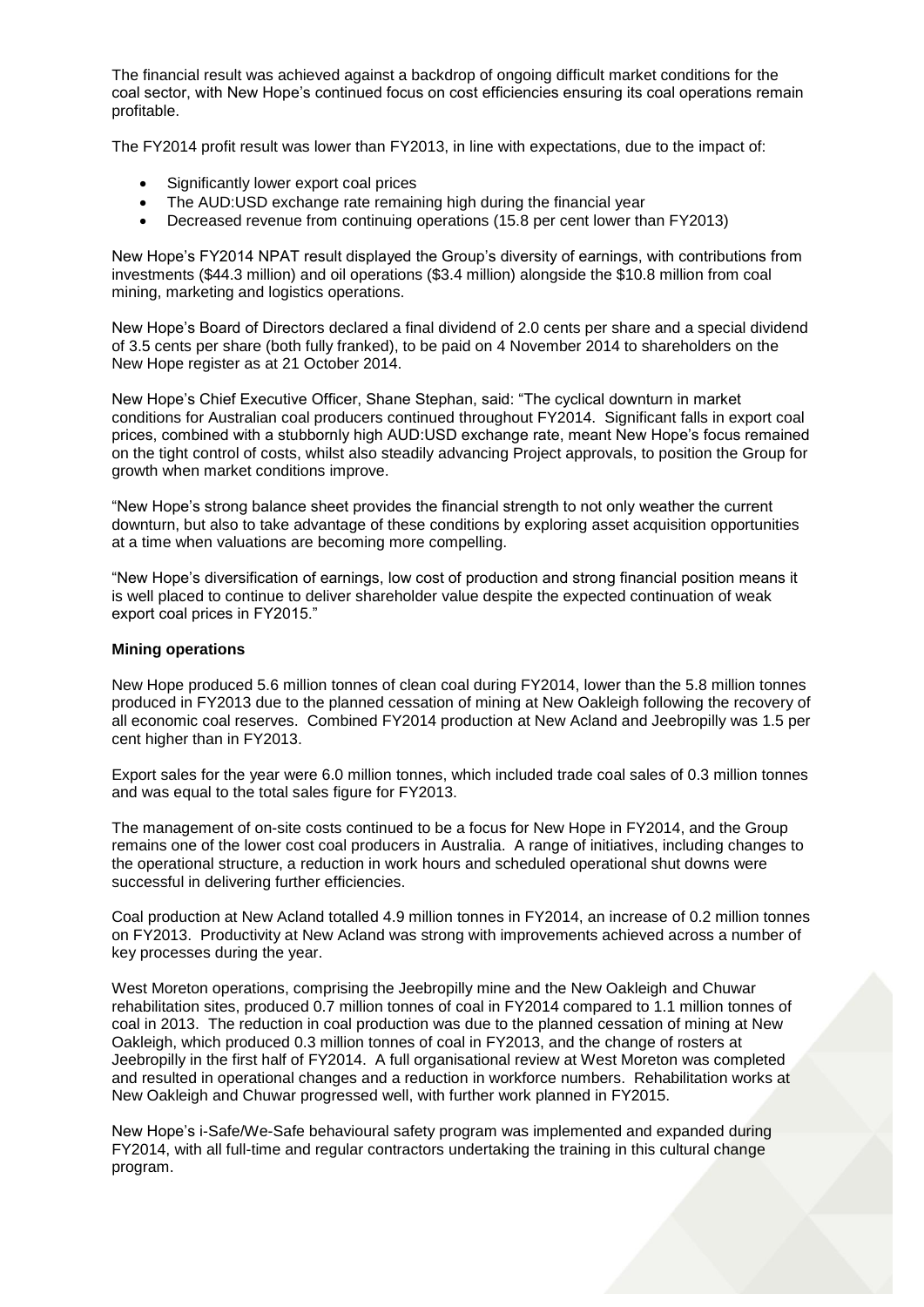# **Bridgeport Energy**

Bridgeport Energy continued to increase oil production during FY2014, to a total of 116,945 barrels.

The organic growth of Bridgeport's production and exploration portfolio continued through the year. The acquisition of Arrow Energy's interest in ATP752 and PL303, which delivered a 15 per cent interest in the producing Cuisinier oilfield in the Cooper Basin, was completed and integrated into the portfolio.

Development drilling at Bridgeport's production assets continued with two new wells at the Utopia field (where Bridgeport holds an interest of 60 per cent) and four new wells at the Cuisinier field successfully completed.

#### **Queensland Bulk Handling**

Queensland Bulk Handling (QBH), New Hope's 100 per cent owned multi-user coal terminal at the Port of Brisbane, exported 7.86 million tonnes of coal on 100 vessels during FY2014. This was 0.9 million tonnes lower than the FY2013 total, predominantly due to the closure of Peabody Energy's Wilkie Creek mine in late 2013 and the resulting reduction in throughput.

#### **Pastoral operations**

New Hope has developed a comprehensive five-year plan for Acland Pastoral in conjunction with Rural Consulting Service, one of Australia's leading agricultural firms. The plan focuses on timecontrolled grazing and was implemented during FY2014.

During the year, drought conditions limited cropping activity. A pivot irrigation system was commissioned to improve the consistency and yields of cropping activities.

The drought conditions also impacted New Hope's cattle herd, with head numbers decreasing from 2,460 to 1,894. During FY2014, 1,948 head were sold and 1,335 head purchased.

FY2015 will see further analysis of cattle trials on rehabilitated land, focusing on soil structure and water holding capacity, the volume, diversity and quality of pastures, and the various age of pastures. Results of the trials have been encouraging to date.

#### **Alternative Energy Activities**

New Hope continued to advance projects relating to both carbon and indirect liquefaction conversion technologies during FY2014.

Construction of the Jeebropilly coal-to-liquid proof-of-concept plant continued and initial gas commissioning occurred during FY2014. Design of the final component, the liquefaction module, has been completed, but a decision to begin construction will be made following the results of an external technical and commercial review. The review is underway and results are expected in early FY2015.

#### **Development Projects**

New Hope continued to progress approvals for the revised New Acland Coal Mine Stage 3 Project during FY2014 and remains committed to the New Acland Continuation Plan as a priority. An Environmental Impact Statement (EIS) for the revised Project was submitted and opened for public comment in March 2014. Following this, New Hope submitted its response to the public and agency feedback to the Coordinator-General. The Coordinator-General will now prepare an Evaluation Report, which is expected in late 2014

The New Acland Community Reference Group engaged with the community throughout the year and allocated funds to local community projects through the Community Investment Fund.

Project front-end engineering and design (FEED) studies on mine site infrastructure have been completed in preparation for construction activity to commence in 2016, subject to State and Federal approvals.

New Hope is working to deliver certainty to employees, shareholders, the community and other stakeholders for the long-term future of the New Acland operations in an environmentally and socially acceptable way. New Hope's plans for New Acland aim to achieve a balance between agricultural and mining activities.